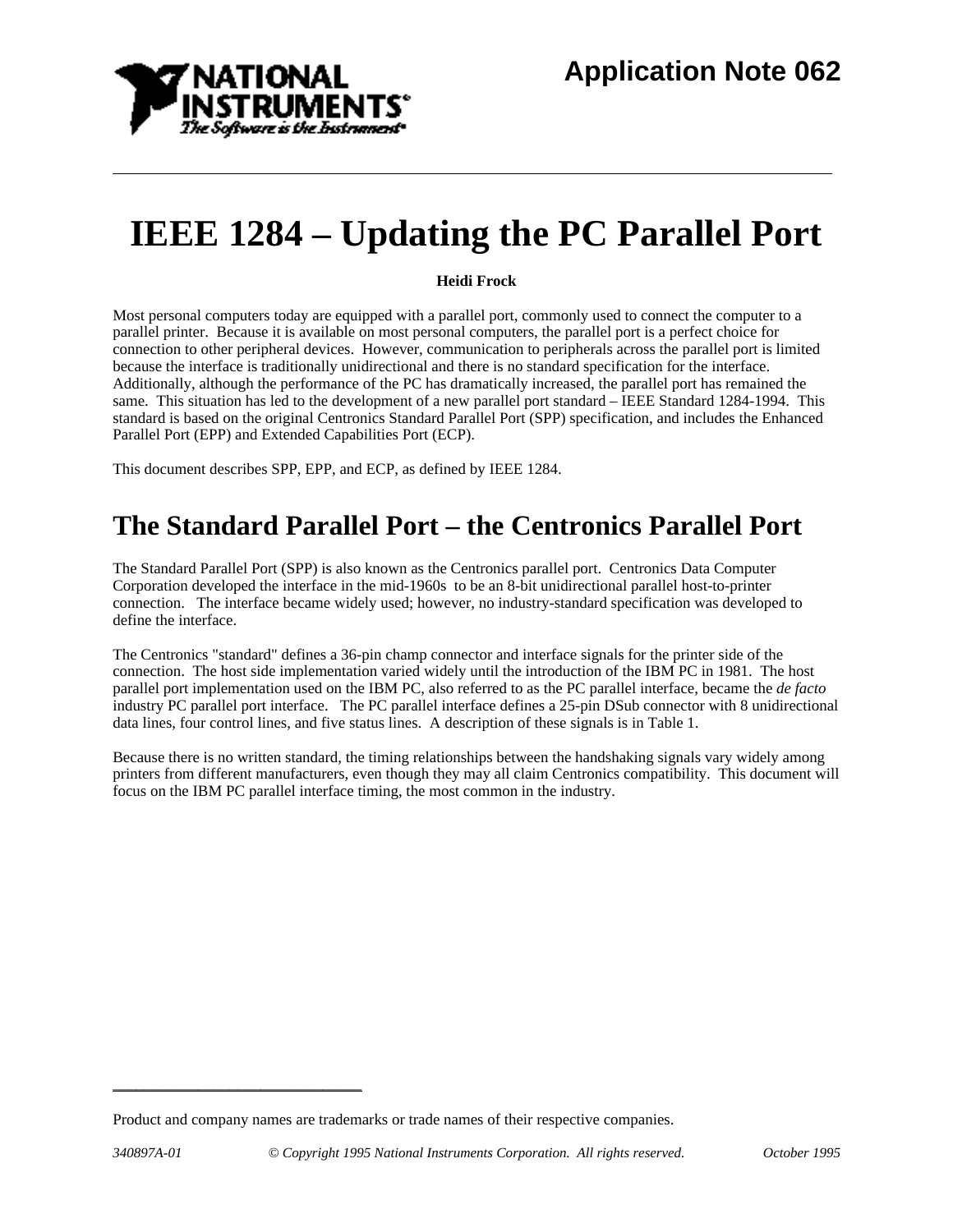| <b>SPP Signal Name</b>                                                                                                                                                                                 | <b>EPP Signal Name</b>                                                                                                                                                                                                     | <b>ECP Signal Name</b>                                                                                                                                                                                                                                                                                             | <b>Source</b>       | <b>Connector</b><br><b>Pinout</b>                       |
|--------------------------------------------------------------------------------------------------------------------------------------------------------------------------------------------------------|----------------------------------------------------------------------------------------------------------------------------------------------------------------------------------------------------------------------------|--------------------------------------------------------------------------------------------------------------------------------------------------------------------------------------------------------------------------------------------------------------------------------------------------------------------|---------------------|---------------------------------------------------------|
| Data <sub>8-1</sub><br>Unidirectional data lines. Data8<br>is the most significant.                                                                                                                    | <b>AD8-1</b><br>Bi-directional address and data<br>lines. AD8 is the most<br>significant.                                                                                                                                  | Data8-1<br>Bi-directional address and data<br>lines. Data8 is the most<br>significant.                                                                                                                                                                                                                             | Host/<br>Peripheral | $1284-A:9 - 2$<br>$1284 - B: 9 - 2$<br>1284-C: $13 - 6$ |
| STROBE*<br>Data is valid during an active<br>low pulse on this line.                                                                                                                                   | WRITE*<br>This signal is low during a write<br>operation and high during a read<br>operation.                                                                                                                              | <b>HostClk</b><br>This forward direction<br>handshaking line is interlocked<br>with PeriphAck and driven low<br>when data is valid.                                                                                                                                                                                | Host                | 1284-A: 1<br>$1284 - B: 1$<br>1284-C: 15                |
| <b>AUTOFD*</b><br>Usage of this line varies. Most<br>printers will perform a line feed<br>after each carriage return when<br>this line is low, and carriage<br>returns only when this line is<br>high. | <b>DSTROBE*</b><br>This signal denotes data cycles.<br>During a write operation, data is<br>valid when this signal is active.<br>During a read operation, this<br>signal is low when the host is<br>ready to receive data. | <b>HostAck</b><br>In the forward direction, this line<br>is driven low for a command<br>transfer, and high for a data<br>transfer. In the reverse direction,<br>this signal is a handshaking line<br>interlocked with PeriphClk.                                                                                   | Host                | 1284-A: 14<br>1284-B: 14<br>1284-C: 17                  |
| <b>INIT*</b><br>This line is held low for a<br>minimum of 50 µs to reset the<br>printer and clear the print buffer.                                                                                    | <b>INIT*</b><br>This line is driven low to<br>terminate EPP mode and return<br>to SPP mode.                                                                                                                                | ReverseRequest*<br>This line is driven low to place the<br>parallel port interface in the<br>reverse direction.                                                                                                                                                                                                    | Host                | 1284-A: 16<br>1284-B: 31<br>1284-C: 14                  |
| SelectIn*<br>The host drives this line low to<br>select the peripheral.                                                                                                                                | <b>ASTROBE*</b><br>This line denotes address cycles.<br>When this signal is low, AD8-1<br>is an address.                                                                                                                   | 1284 Active<br>The host drives this line high<br>while in ECP mode, and low to<br>terminate ECP mode.                                                                                                                                                                                                              | Host                | 1284-A: 17<br>1284-B: 36<br>1284-C: 16                  |
| $ACK*$<br>The peripheral pulses this line<br>low when it has received the<br>previous data and is ready to<br>receive more data. The rising<br>edge of ACK* can be enabled to<br>interrupt the host.   | $INTR*$<br>The peripheral can enable this<br>signal to interrupt the host on the<br>low to high transition.                                                                                                                | <b>PeriphClk</b><br>The peripheral drives this reverse<br>direction handshaking line low to<br>indicate that the data is valid.<br>PeriphClk is interlocked with<br>HostAck.                                                                                                                                       | Peripheral          | 1284-A: 10<br>1284-B: 10<br>1284-C: 3                   |
| <b>BUSY</b><br>The peripheral drives this signal<br>high to indicate that it is not<br>ready to receive data.                                                                                          | WAIT*<br>The peripheral drives this signal<br>low to acknowledge that it has<br>successfully completed the data<br>or address transfer initiated by<br>the host.                                                           | PeriphAck<br>This forward direction<br>handshaking line is interlocked<br>with HostClk and driven by the<br>peripheral to acknowledge data<br>received from the host. During<br>reverse direction transfers, the<br>peripheral drives this line high<br>during data transfers and low<br>during command transfers. | Peripheral          | 1284-A: 11<br>1284-B: 11<br>1284-C: 1                   |
| <b>PError</b><br>Usage of this line varies.<br>Printers typically drive this<br>signal high during a paper empty<br>condition.                                                                         | <b>User Defined</b>                                                                                                                                                                                                        | AckReverse*<br>The peripheral drives this line to<br>follow the level of the<br>ReverseRequest* line.                                                                                                                                                                                                              | Peripheral          | 1284-A: 12<br>1284-B: 12<br>1284-C: 5                   |
| <b>Select</b><br>The peripheral drives this signal<br>high when it is selected and<br>ready for data transfer.                                                                                         | <b>User Defined</b>                                                                                                                                                                                                        | <b>XFlag</b><br>The peripheral drives this line<br>high to indicate that it uses ECP<br>mode.                                                                                                                                                                                                                      | Peripheral          | 1284-A: 13<br>1284-B: 13<br>1284-C: 2                   |
| FAULT*<br>Usage of this line varies.<br>Peripherals usually drive this<br>line low when an error condition<br>exists.                                                                                  | <b>User Defined</b>                                                                                                                                                                                                        | PeriphRequest*<br>The peripheral drives this signal<br>low to request a reverse transfer.<br>This line can be used to interrupt<br>the host.                                                                                                                                                                       | Peripheral          | 1284-A: 15<br>1284-B: 32<br>1284-C: 4                   |

#### Table 1. The IEEE 1284 Signal Line Descriptions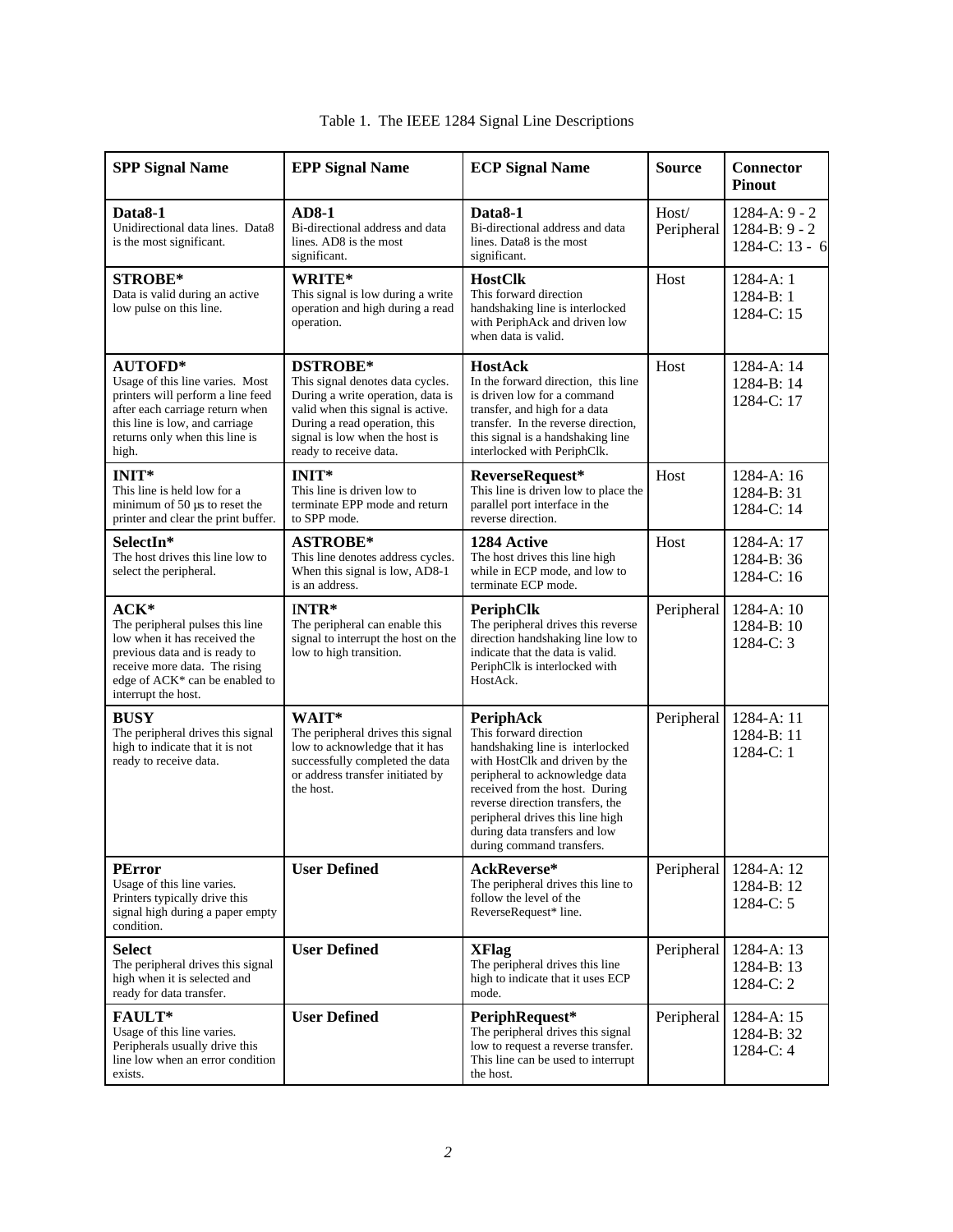

Figure 1. SPP Data Transfer Timing

The basic SPP data transfer is shown in Figure 1. When the printer is ready to receive data, it drives BUSY low. The host drives valid data on the data lines, waits a minimum of 500 ns, then pulses STROBE\* for a minimum of 500 ns. Valid data must remain on the data lines for a minimum of 500 ns after the rising edge of STROBE\*. The printer will receive the data and drive BUSY active to indicate that it is processing the data. When the printer has completed the data transfer, it will pulse the ACK\* line active for a minimum of 500 ns and de-assert BUSY, indicating it is ready for the next data byte.

The SPP defines three registers to manipulate the parallel port data and control lines and read the parallel port status lines. These registers and the corresponding offset to the parallel port starting address are shown in Table 2.

| <b>Register</b>        | <b>Offset</b> |          |          |          |              |                |                |          |                       |
|------------------------|---------------|----------|----------|----------|--------------|----------------|----------------|----------|-----------------------|
| Data Register          |               | D7       | D6       | D5       | D4           | D <sub>3</sub> | D <sub>2</sub> | D1       | D0                    |
| <b>Status Register</b> |               | $BUSY^*$ | ACK*     | PError   | Select       | FAULT*         | $_{\rm IRO^*}$ | Reserved | Reserved              |
| Control Register       |               | Reserved | Reserved | Reserved | <b>IROEN</b> | SelectIn       | $INT*$         |          | <b>AUTOFDI STROBE</b> |

Table 2. SPP Registers

The host computer software must execute four steps to perform one data byte transfer across the parallel port:

- 1. Write valid data to the data register
- 2. Poll the BUSY line wait for it to be inactive
- 3. Write to the control register to drive STROBE active
- 4. Write to the control register to de-assert the STROBE signal

The minimum setup, hold and pulse width times required by SPP data transfers greatly limits performance. Taking into account software latency times, the maximum possible transfer rates are 150 kbytes/s. Typical transfer rates are around 10 kbytes/s.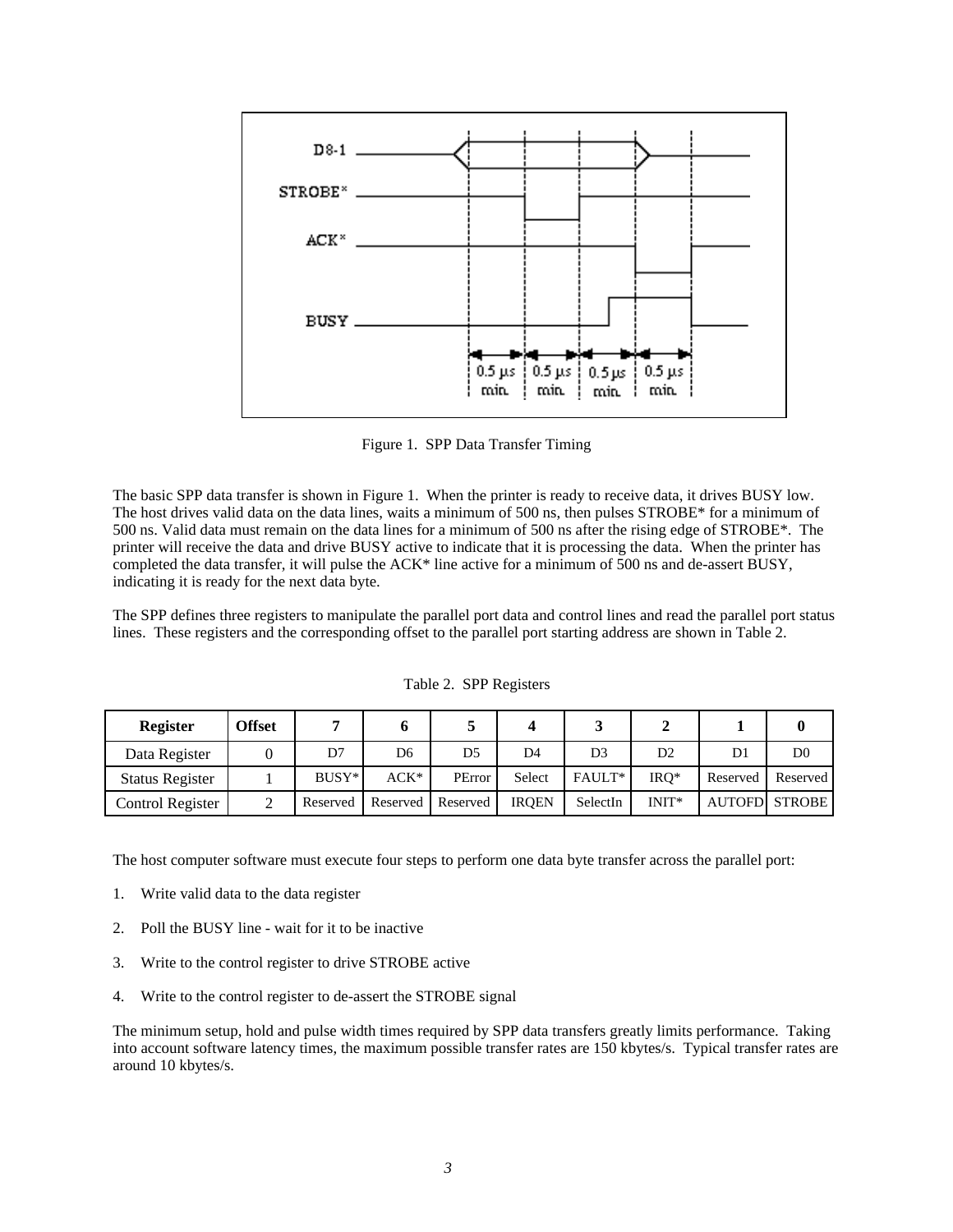Many file transfer programs overcome the unidirectional limitation of the PC parallel port by using four of the status lines (SLCT, BUSY, PE, ERROR) to send data to the host four bits at a time. The ACK line can be used to interrupt the host to indicate that data is ready to be read.

### **The Bidirectional Port**

The IBM PS/2 computer enhanced the standard PC parallel interface by adding bidirectional drivers to the eight data lines. The I/O connector and signal assignments remained the same. A parallel port with bidirectional drivers is often referred to as an extended mode parallel port. IBM refers to a bidirectional port as a Type 1 parallel port. IBM also defines Type 2 and Type 3 parallel ports which use a DMA channel to write/read blocks of data to/from the parallel port. The parallel port on most computers is configured at the factory to operate as an unidirectional parallel port. A setup utility specifically for the system must be used to select bidirectional operation.

The Register map for an IBM PS/2 parallel port is shown in Table 3. An extended mode (Type 1) parallel port has only the first three registers. These registers are identical to the SPP register set with an additional Direction bit in the parallel port control register. The last three registers in Table 3 are only present in Type 2 and 3 parallel ports.

Type 2 and 3 DMA transfers follow the SPP timing as described earlier. During Type 2 or 3 DMA writes, the DMA controller writes data to the data register and a STROBE pulse is automatically sent. When the ACK is received from the peripheral, a DMA request is sent and the next byte is then transferred. The peripheral can drive BUSY to hold off the transfer. During Type 2 or 3 DMA reads, a pulse on the ACK line generates a DMA request and initiates the transfer to system memory. The DMA controller reads the data register and a STROBE pulse is automatically generated.

Although IBM defined Type 2 and 3 parallel ports to increase parallel port performance, only IBM computers implement the ports. Thus, there is a lack of software that takes advantage of the DMA feature. By comparison, EPP and ECP are industry standards supported by a wide variety of hardware and software manufacturers.

| <b>Register</b>               | <b>Offset</b> | 7                   | 6                   | 5                           | 4                      | 3                            | $\mathbf{2}$           |                | $\bf{0}$       |
|-------------------------------|---------------|---------------------|---------------------|-----------------------------|------------------------|------------------------------|------------------------|----------------|----------------|
| Data Register                 | 0             | D7                  | D <sub>6</sub>      | D <sub>5</sub>              | D <sub>4</sub>         | D <sub>3</sub>               | D <sub>2</sub>         | D <sub>1</sub> | D <sub>0</sub> |
| <b>Status Register</b>        |               | BUSY*               | $ACK^*$             | PError                      | Select                 | FAULT*                       | $IRQ*$                 | Reserved       | Reserved       |
| Control Register              | 2             | Auto<br>Strobe      | Reserved            | Direction                   | <b>IRQEN</b>           | SelectIn                     | $INT*$                 | <b>AUTOFD</b>  | <b>STROBE</b>  |
| Interface Control<br>Register | 3             | Start<br><b>DMA</b> | Reset<br><b>EOD</b> | TC/ACK<br><b>IRQEN</b>      | Select<br><b>IRQEN</b> | <b>FAULT</b><br><b>IRQEN</b> | PError<br><b>IRQEN</b> | Set EOD        | <b>DMAEN</b>   |
| Interface Status<br>Register  | 4             | Reserved            | <b>EOD</b>          | <b>TC/ACK</b><br><b>INT</b> | Select<br><b>INT</b>   | <b>FAULT</b><br><b>INT</b>   | PError<br><b>INT</b>   | Reserved       | Reserved       |
| Reserved<br>Register          | 5             | Reserved            | Reserved            | Reserved                    | Reserved               | Reserved                     | Reserved               | Reserved       | Reserved       |

Table 3. Bidirectional Port Registers

### **Enhanced Parallel Port – EPP**

EPP was developed to provide for high-speed, bidirectional data transfers that are compatible with the register map of the existing standard parallel port. The EPP specification assigns traditional microprocessor bus signaling functions to the standard parallel port lines (i.e. address strobe, data strobe) to access adapter hardware directly. See Table 1 for a description of these parallel port signals.

A data transfer on a standard parallel port requires several software steps. EPP adds additional hardware and registers to automatically generate control strobes and data transfer handshaking with a single I/O instruction. With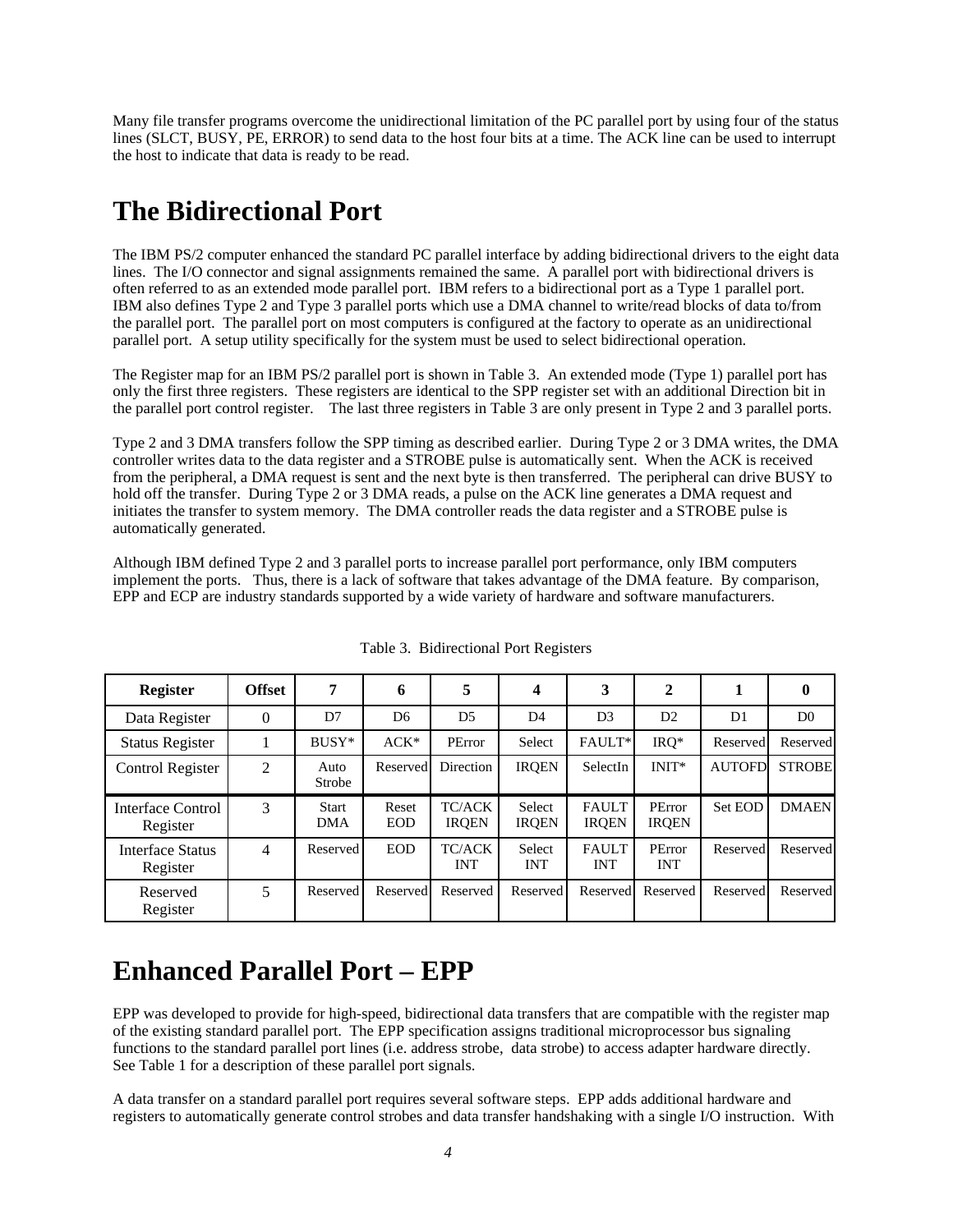an ISA machine, maximum possible transfer rates are 2 Mbytes/s. Transfer rates up to 10 Mbytes/s can be achieved on other platforms.

EPP operations are typically two-phase bus cycles initiated by the host. The host first selects a register within the peripheral and performs an address cycle. Then the host performs a series of read and/or writes to that selected register. EPP defines a single interrupt request signal, INTR, enabling the peripheral with a means to signal the host. EPP has four basic operations – address write, address read, data write, and data read.

An **EPP Address Write** cycle is shown in Figure 2. The host first asserts WRITE\*, places the address byte on the AD8-1 lines, and asserts ASTROBE\*. The peripheral de-asserts WAIT\* indicating that it is ready for the address byte. The host then de-asserts ASTROBE\* and the peripheral latches the address lines on the rising edge of ASTROBE\*. The peripheral then indicates that it is ready for the next cycle by asserting WAIT\*.



Figure 2. EPP Address Write Cycle

An **EPP Address Read** cycle is shown in Figure 3. The host de-asserts WRITE\*, places the AD7-0 lines in a high impedance state, and asserts the ASTROBE\* signal. The peripheral then drives the address byte on the AD7-0 lines and re-asserts WAIT\* to indicate that the address byte is valid. The host will read the address lines when it sees the WAIT<sup>\*</sup> unasserted, and then de-asserts ASTROBE. The peripheral then places the AD8-1 lines in an high impedance state and asserts WAIT\* to indicate it is ready for the next cycle.



Figure 3. EPP Address Read Cycle

An **EPP Data Write** cycle is shown in Figure 4. The host first asserts WRITE\*, places the data byte on the AD8-1 lines, and asserts DSTROBE<sup>\*</sup>. The peripheral de-asserts WAIT<sup>\*</sup> indicating that it is ready for the data byte. The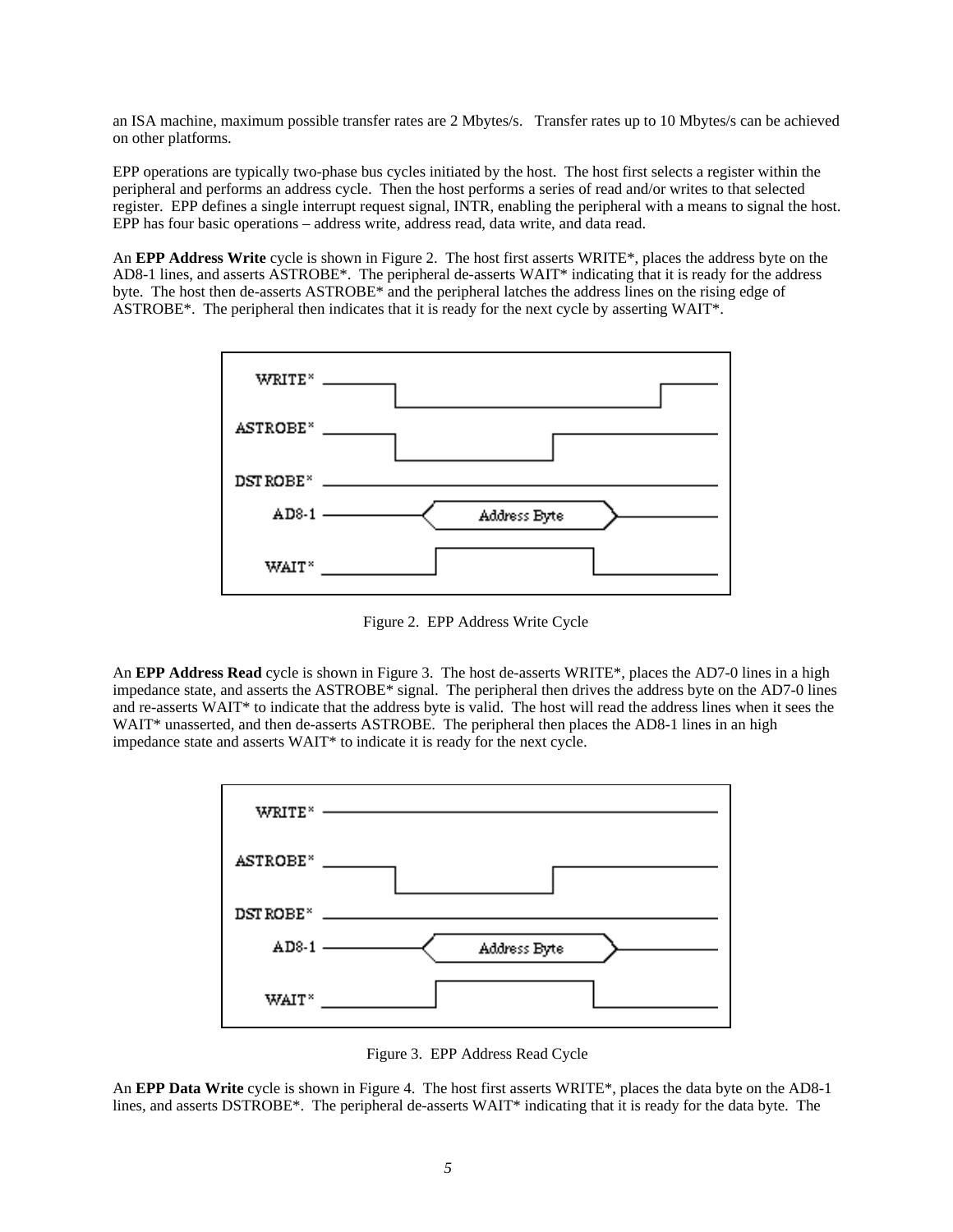host then de-asserts DSTROBE\* and the peripheral latches the data lines on the rising edge of DSTROBE\*. The peripheral then indicates that it is ready for the next cycle by asserting WAIT\*.



Figure 4. EPP Data Write Cycle

An **EPP Data Read** cycle is shown in Figure 5. The host de-asserts WRITE\*, places the AD8-1 lines in a high impedance state, and asserts the DSTROBE\* signal. The peripheral then drives the data byte on the AD8-1 lines and re-asserts WAIT\* to indicate that the data byte is valid. The host will read the data lines when it sees the WAIT\* unasserted, and then de-asserts DSTROBE\*. The peripheral then places the AD8-1 lines in an high impedance state and asserts WAIT\* to indicate it is ready for the next cycle.



Figure 5. EPP Data Read Cycle

EPP defines five parallel port registers in addition to the three registers of the standard parallel port. These registers are used to automatically place the address or data information on the parallel port data lines and then generate the address strobe and data strobe signals automatically. The parallel port register set for EPP is shown in Table 4. The parallel port data register, status register, and control register have the same bit assignments as described for standard parallel ports.

Data written to the Auto Address Strobe register is placed on the parallel port data lines followed by an automatic active low pulse on the ASTROBE\* line. Data written to any of the Auto Data Strobe registers is placed on the parallel port data lines followed by an automatic active low pulse on the DSTROBE\* line. When one of the Auto Data Strobe registers is read, the DSTROBE\* line is pulsed and the value on the parallel port data lines is returned.

The microprocessor bus architecture of the EPP standard makes it ideal for communicating directly to peripheral hardware; it acts like a mini-expansion port aimed at accessing intelligent peripherals which are controlled with register accesses.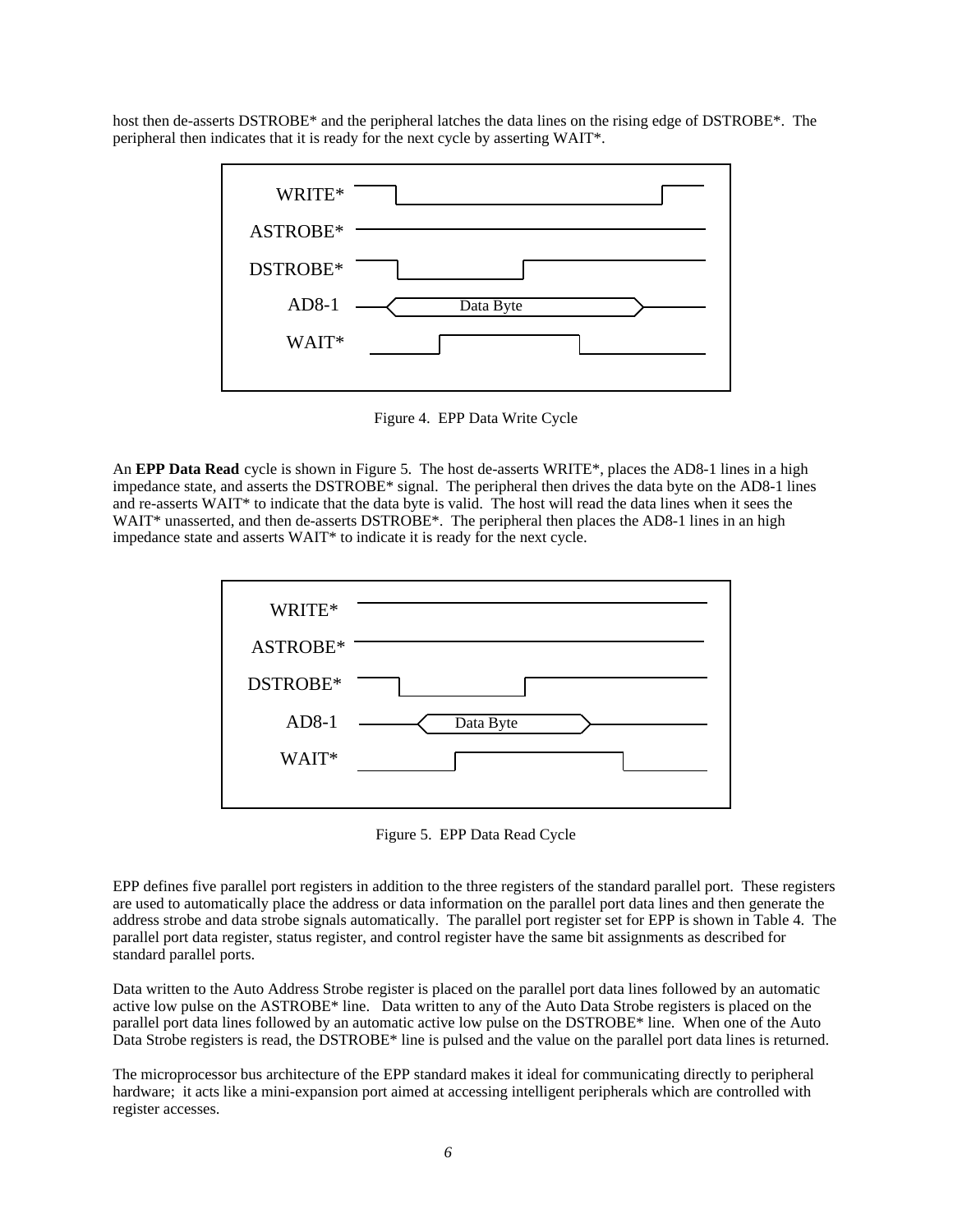| <b>Register</b>                | <b>Read or Write</b> | <b>Register Offset</b> |
|--------------------------------|----------------------|------------------------|
| Parallel Port Data Register    | Write                |                        |
| Parallel Port Status Register  | Read                 |                        |
| Parallel Port Control Register | Read/Write           | 2                      |
| Auto Address Strobe Register   | Read/Write           |                        |
| Auto Data Strobe Register      | Read/Write           |                        |
| Auto Data Strobe Register      | Read/Write           |                        |
| Auto Data Strobe Register      | Read/Write           | 6                      |
| Auto Data Strobe Register      | Read/Write           |                        |

Table 4. EPP Mode Parallel Port Register Map

## **Extended Capabilities Port – ECP**

ECP is an extension to the standard parallel port developed by Microsoft and Hewlett Packard. The specification defines automatic hardware handshaking, command and data cycles, and DMA transfers to a FIFO location. The handshaking signals for data transfers have the same timing relationships as defined for standard parallel ports. Table 1 shows the parallel port signal line descriptions for an ECP parallel port. ECP claims maximum transfer rates of 2.4 Mbytes/s when performing DMA transfers on an ISA computer.

ECP defines data transfers from the host computer to the peripheral as forward transfers. Figure 6 shows an ECP forward transfer. In the forward direction, the host will drive HostClk low when data is available on the parallel port lines, and the peripheral will drive PeriphAck high after it accepts the data.

| ReverseRequest* |  |
|-----------------|--|
| $D8-1$          |  |
| HostClk         |  |
| PeriphAck       |  |
|                 |  |

Figure 6. ECP Forward Transfer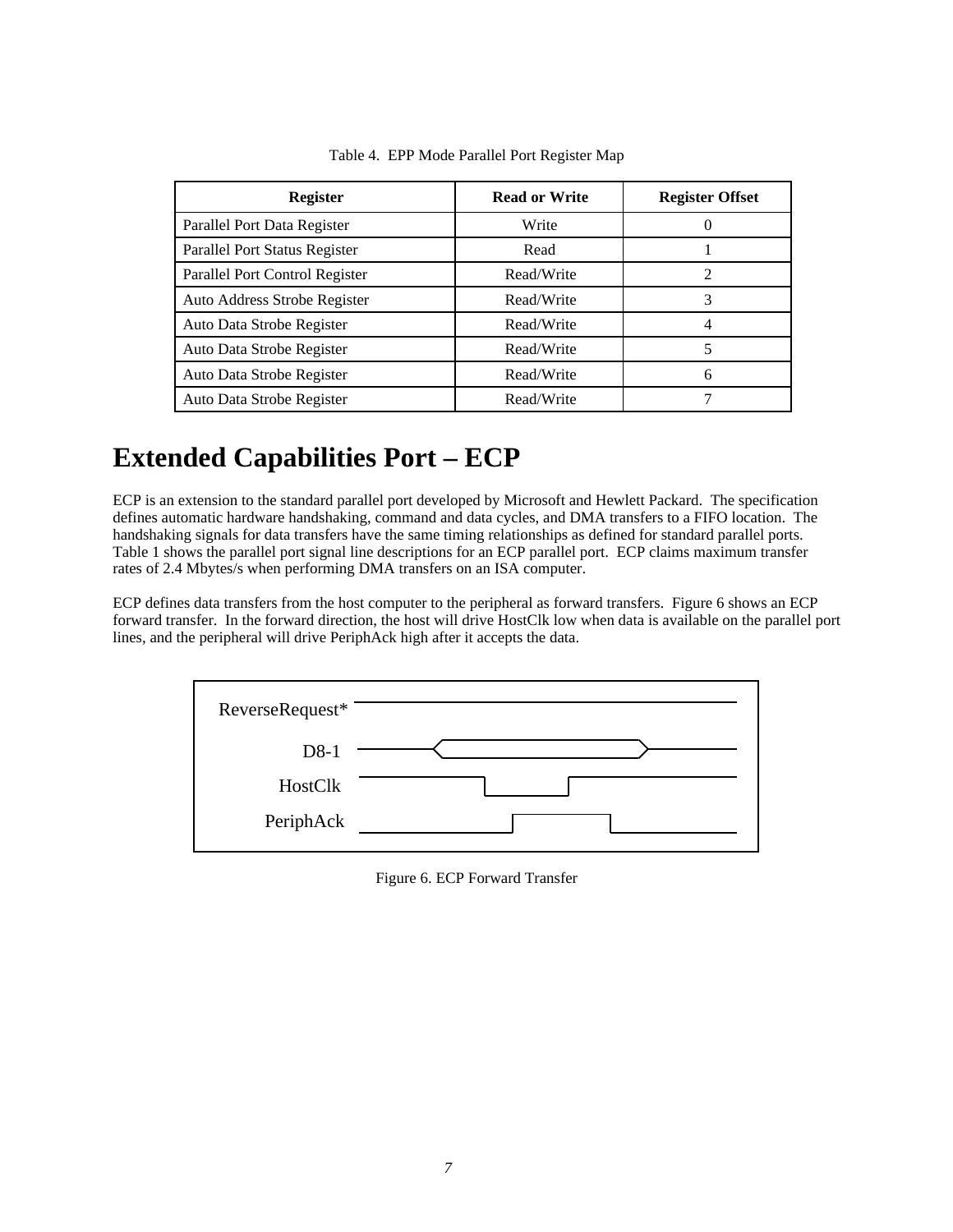Data transfers from the peripheral to the host computer are called reverse transfers. Figure 7 shows an ECP reverse direction transfer. In the reverse direction, the peripheral will drive PeriphClk low when data is available on the parallel port lines, and the host will drive HostAck low after it has accepted the data.



Figure 7. ECP Reverse Transfer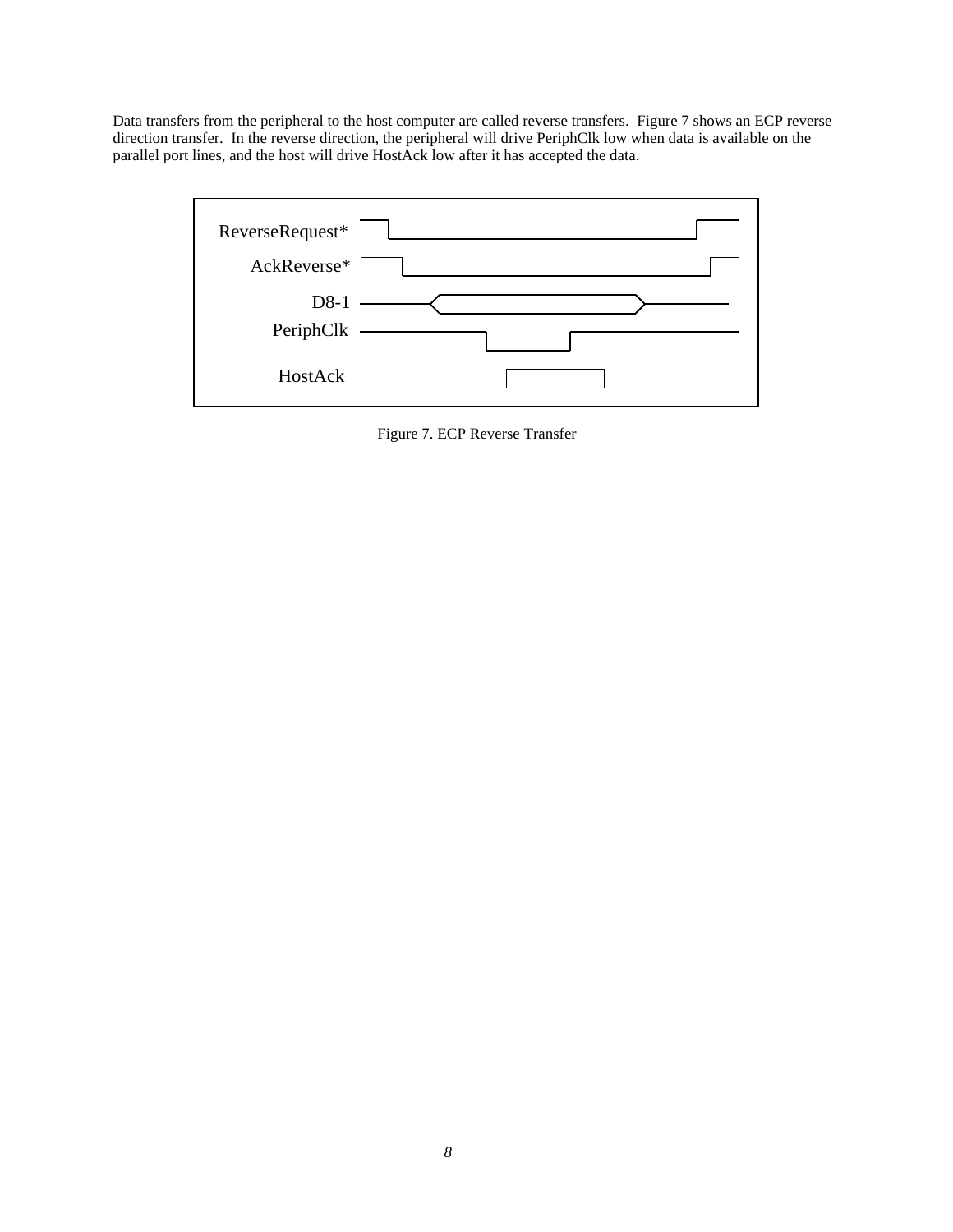ECP defines two types of address cycles. The first is channel addressing which is used to address registers in a peripheral. The second is part of a simple data compression scheme. A run length count is specified during the address cycle to indicate the number of times the next data byte received is to occur in the data buffer.

| <b>Register</b>                                                 | <b>Offset</b>    | 7              | 6              | 5              | 4                | 3              | $\overline{2}$  | 1              | $\bf{0}$       |
|-----------------------------------------------------------------|------------------|----------------|----------------|----------------|------------------|----------------|-----------------|----------------|----------------|
| Data Register                                                   | $\boldsymbol{0}$ | D7             | D <sub>6</sub> | D <sub>5</sub> | D <sub>4</sub>   | D <sub>3</sub> | D2              | D1             | D <sub>0</sub> |
| <b>Status Register</b>                                          | $\mathbf{1}$     | BUSY*          | $ACK^{\ast}$   | PError         | Select           | FAULT*         | $IRQ*$          | Reserved       | Reserved       |
| Control<br>Register                                             | $\overline{2}$   | Auto<br>Strobe | Reserved       | Direction      | <b>IRQEN</b>     | SelectIn       | INIT*           | <b>AUTOFD</b>  | <b>STROBE</b>  |
| <b>ECP Address</b><br>FIFO Register                             | $\boldsymbol{0}$ | dType          | A6             | A <sub>5</sub> | A <sub>4</sub>   | A3             | A2              | A1             | A <sub>0</sub> |
| <b>ECP Data FIFO</b><br>Register                                | 400              | D7             | D <sub>6</sub> | D <sub>5</sub> | D <sub>4</sub>   | D <sub>3</sub> | D2              | D <sub>1</sub> | D <sub>0</sub> |
| <b>ECP Data FIFO</b><br><b>Upper Register</b><br>(optional)     | 401              | D15            | D14            | D13            | D <sub>12</sub>  | D11            | D10             | D <sub>9</sub> | D <sub>8</sub> |
| <b>Test FIFO</b><br>Register (ECP<br>FIFO Mode)                 | 400              | D7             | D <sub>6</sub> | D <sub>5</sub> | D <sub>4</sub>   | D <sub>3</sub> | D2              | D <sub>1</sub> | D <sub>0</sub> |
| <b>Test FIFO</b><br><b>Upper Register</b><br>(ECP FIFO<br>Mode) | 401              | D15            | D14            | D13            | D <sub>12</sub>  | D11            | D10             | D <sup>9</sup> | D <sub>8</sub> |
| Configuration<br>Register A<br>(ECP Config.<br>Mode)            | 400              | impID3         | impID2         | impID1         | impID0           | Reserved       | Reserved        | Reserved       | Reserved       |
| Configuration<br>Register B<br>(ECP Config.<br>Mode)            | 401              | compress       | intrValue      | intrLine2      | intrLine1        | intrLine0      | dmaCh2          | dmaCh1         | dmaCh0         |
| Extended<br>Control<br>Register                                 | 402              | mode2          | mode1          | mode0          | ErrIntr<br>$En*$ | dmaEn          | service<br>Intr | full           | empty          |

Table 5. ECP Mode Parallel Port Register Map

ECP defines six registers in addition to the three standard parallel port registers. These new registers automatically place the address or data information on the parallel port data lines and then generate the parallel port handshaking signals. The parallel port register set for ECP is shown in Table 5. The ECP Address and Data FIFOs contain at least 16 bytes and are used in both the forward and reverse directions for smooth data flow and improved data transfer rates. Data written to the ECP Address FIFO register is automatically transmitted on the parallel port. The ECP Data FIFO Register is used to transfer data between the host and peripheral.

The goal of ECP is to improve the parallel port for plug-and-play and Windows environments by making the interface bidirectional and increasing performance.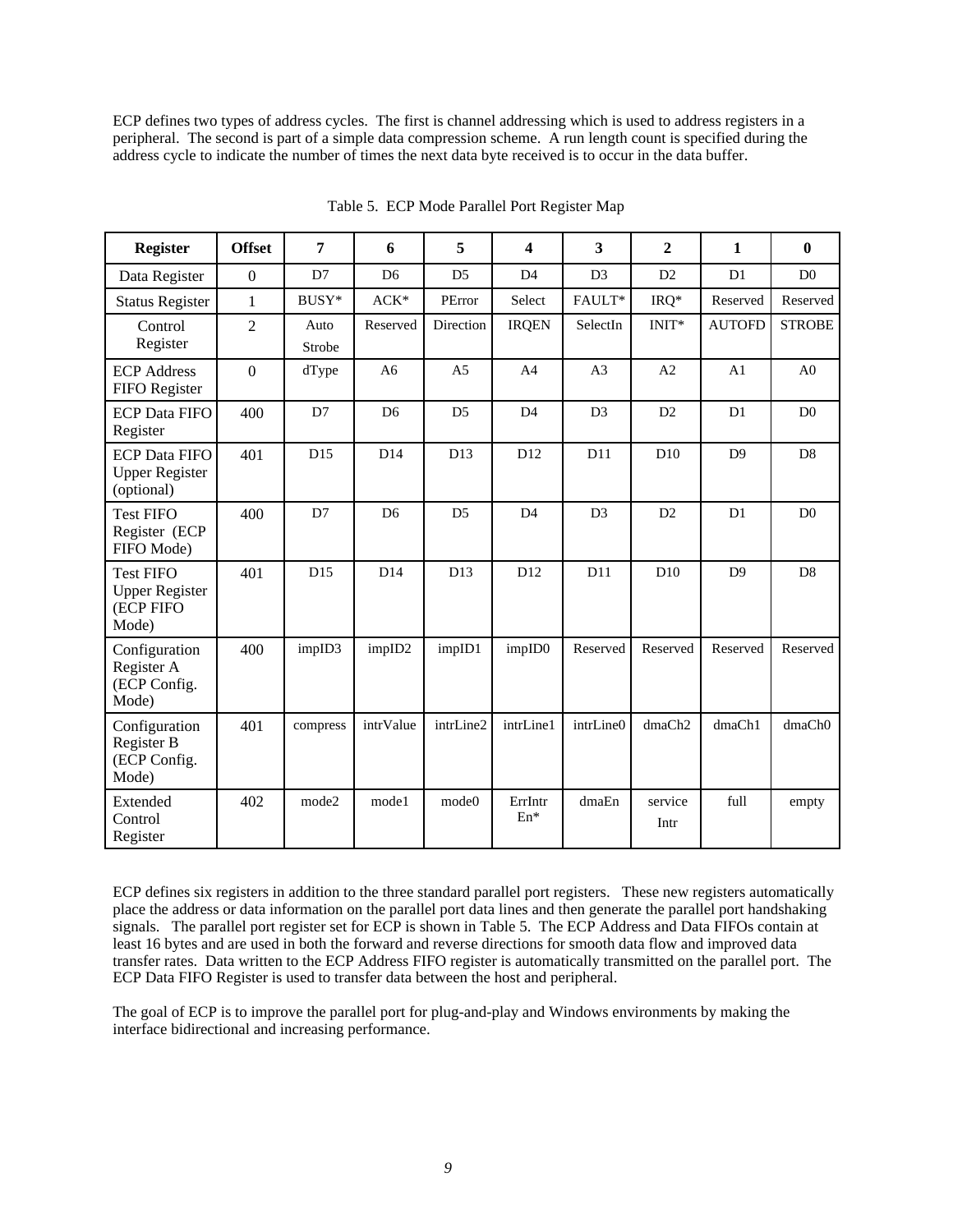### **The IEEE 1284 Standard**

The IEEE 1284 standard defines an interface compatible with several distinct operating modes including EPP, ECP, a Compatibility mode for unidirectional communication with existing SPP ports, and Nibble and Byte modes for bidirectional communication with existing unidirectional and bidirectional ports.

#### **Negotiation**

All devices in an IEEE 1284 system power up in Compatibility mode; a device may be designed to use one or several of the IEEE 1284 operating modes. Using a negotiation sequence, the host obtains a Device/ID code from the peripheral and then selects a compatible operating mode. The host performs the following steps to execute an IEEE 1284 negotiation sequence. See Figure 8.

- Place the IEEE 1284 8-bit extensibility code on the data lines, see Table 6.
- Assert the SelectIn\* line high and the AUTOFD\* line low.
- The peripheral will then drive PError high, ACK\* low, FAULT\* high and Select high if it is IEEE 1284 compliant. If the peripheral does not drive these lines, the host must assume that it is not 1284 compliant and treat it as such.
- Drive STROBE\* low.
- Drive STROBE\* high, AUTOFD\* high.
- The peripheral will then drive PError low, FAULT\* low, Select high if the extensibility code matched a mode that it offers.
- The peripheral will drive ACK\* high indicating the status lines are valid.

| D8-1                    | Extensibility Byte |
|-------------------------|--------------------|
| SelectIn <sup>x</sup>   |                    |
| AUTOFD <sup>*</sup>     |                    |
| STROBE <sup>*</sup>     |                    |
|                         | PError             |
| $\texttt{ACK}^{\times}$ |                    |
|                         | FAULT <sup>*</sup> |
|                         |                    |

Figure 8. IEEE 1284 Negotiation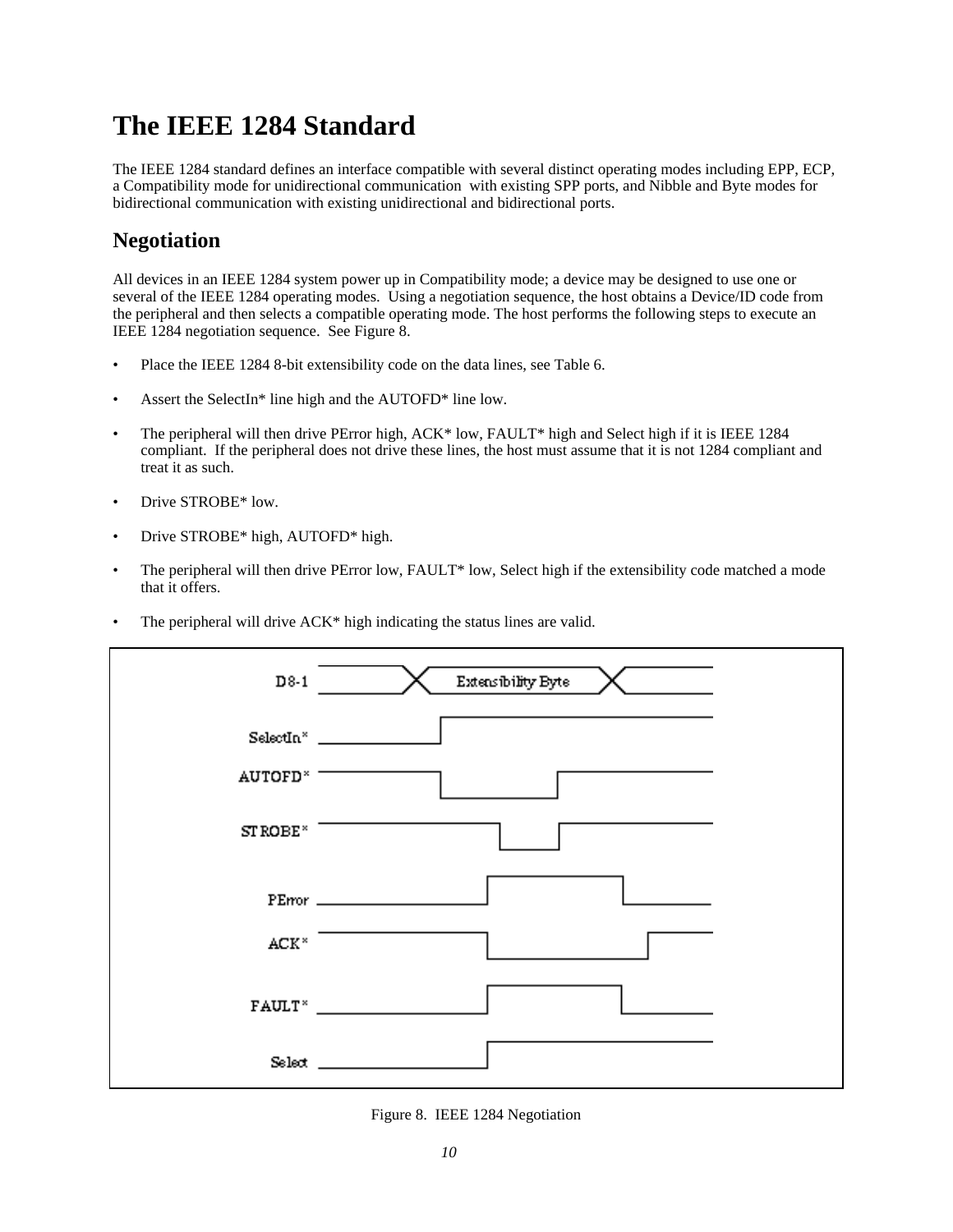| <b>Extensibility Byte</b> | <b>Definition</b>                               | <b>Description</b>                                                                                                                        |
|---------------------------|-------------------------------------------------|-------------------------------------------------------------------------------------------------------------------------------------------|
| 1000 0000                 | <b>Request Extensibility Link</b>               | This byte is used to add a second<br>extensibility request byte to the<br>negotiation phase. This allows for<br>mode modes in the future. |
| 0100 0000                 | <b>Request EPP Mode</b>                         |                                                                                                                                           |
| 0010 0000                 | Request ECP Mode with RLE                       | ECP mode with run-length encoding<br>(RLE) data decompression                                                                             |
| 0001 0000                 | <b>Request ECP Mode</b>                         | ECP mode without data decompression                                                                                                       |
| 0000 1000                 | Reserved                                        | Reserved for future use                                                                                                                   |
| 0000 0100                 | Request Device ID using Nibble<br>Mode          | Receive the Device ID a nibble at a<br>time across the status lines                                                                       |
| 0000 0101                 | Request Device ID using Byte Mode               | Receive the Device ID a byte at a time<br>across the data lines.                                                                          |
| 0001 0100                 | Request Device ID using ECP Mode<br>without RLE | Receive the Device ID without ECP<br>data compression                                                                                     |
| 0011 0100                 | Request Device ID using ECP Mode<br>with RLE    | Receive the Device ID with ECP data<br>compression                                                                                        |
| 0000 0010                 | Reserved                                        | Reserved for future use                                                                                                                   |
| 0000 0001                 | Byte Mode Reverse Channel Transfer              | Use the data lines bidirectionally to<br>send data from the peripheral to the<br>host.                                                    |
| 0000 0000                 | Nibble Mode Reverse Channel<br>Transfer         | Use the parallel port status lines to<br>send data one nibble at a time from the<br>peripheral to the host.                               |

#### Table 6. 1284 Extensibility Request Bytes

To exit the Nibble, Byte, or one of the ECP modes, the host sets SelectIn\* low. To exit the EPP mode, the host asserts the INIT\* line. In both cases, the peripheral device will reset into Compatibility Mode (unidirectional SPP operation).

#### **Device ID**

The Device ID is a length field followed by a string of ASCII characters defining the peripheral's characteristics and/or capabilities. This method was chosen because it does not require a central authority to assign device and manufacturer codes. In a Plug and Play system, the host must be able to determine that a device has been added, identify it, and automatically install the necessary device drivers. The host will use the Device ID sequence to recognize parallel port devices.

#### **Connectors and Cables**

IEEE 1284 defines three interface connectors: 1284-A, 1284-B and 1284-C. The 1284-A connector is equivalent to the existing 25-pin DSub connector commonly used on the host side of the connection. The 1284-B connector is equivalent to the 36-pin Champ connector commonly used on the peripheral side of the connection. The 1284-C connection is a new 36-pin 0.050 centerline connector. The 1284 specification recommends this connector for both the host and peripheral sides of the connection. See Table 7 for the SPP pin assignments for each specified IEEE 1284 connector.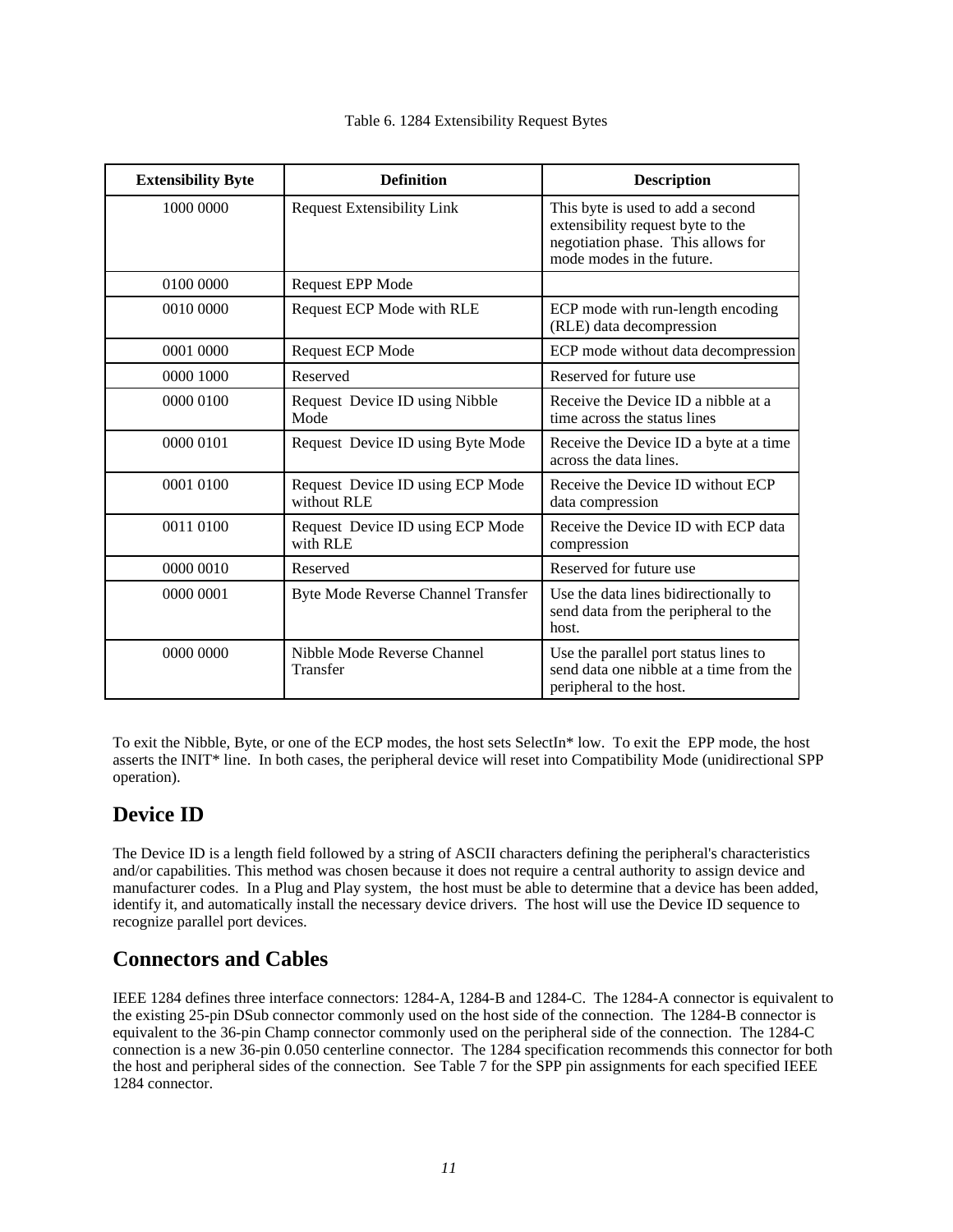| Pin<br><b>Number</b>    | 1284-A<br>25-pin Dsub                                                                        | 1284-B<br>36-pin Champ                           | 1284-C<br>36-pin high density                                                            |  |
|-------------------------|----------------------------------------------------------------------------------------------|--------------------------------------------------|------------------------------------------------------------------------------------------|--|
|                         | ٥,<br>PIN <sub>1</sub><br>PIN 14<br>00000000000<br>0000000000<br>PIN 25<br>o,<br>PIN 13<br>Q | PIN 19<br>PIN <sub>1</sub> -<br>PIN 36<br>PIN 18 | PIN <sub>1</sub><br>PIN 19<br>NOONAANANANANANAN<br>nnannannannannan<br>PIN 18.<br>PIN 36 |  |
| 1                       | STROBE*                                                                                      | STROBE*                                          | <b>BUSY</b>                                                                              |  |
| $\overline{c}$          | Data1                                                                                        | Data1                                            | Select                                                                                   |  |
| 3                       | Data2                                                                                        | Data <sub>2</sub>                                | ACK*                                                                                     |  |
| $\overline{\mathbf{4}}$ | Data3                                                                                        | Data3                                            | FAULT*                                                                                   |  |
| 5                       | Data4                                                                                        | Data4                                            | PError                                                                                   |  |
| 6                       | Data5                                                                                        | Data <sub>5</sub>                                | Data1                                                                                    |  |
| $\overline{7}$          | Data6                                                                                        | Data6                                            | Data2                                                                                    |  |
| 8                       | Data7                                                                                        | Data7                                            | Data3                                                                                    |  |
| 9                       | Data8                                                                                        | Data8                                            | Data4                                                                                    |  |
| 10                      | $ACK*$                                                                                       | ACK*                                             | Data <sub>5</sub>                                                                        |  |
| 11                      | <b>BUSY</b>                                                                                  | <b>BUSY</b>                                      | Data6                                                                                    |  |
| 12                      | PError                                                                                       | PError                                           | Data7                                                                                    |  |
| 13                      | Select                                                                                       | Select                                           | Data8                                                                                    |  |
| 14                      | AUTOFD*                                                                                      | AUTOFD*                                          | INIT*                                                                                    |  |
| 15                      | FAULT*                                                                                       | Not Defined                                      | STROBE*                                                                                  |  |
| 16                      | $INT*$                                                                                       | Logic Ground                                     | SelectIn*                                                                                |  |
| 17                      | SelectIn*                                                                                    | Chassis Ground                                   | AUTOFD*                                                                                  |  |
| 18                      | Ground                                                                                       | Peripheral Logic High                            | Host Logic High                                                                          |  |
| 19                      | Ground                                                                                       | Ground                                           | Ground                                                                                   |  |
| 20                      | Ground                                                                                       | Ground                                           | Ground                                                                                   |  |
| 21                      | Ground                                                                                       | Ground                                           | Ground                                                                                   |  |
| 22                      | Ground                                                                                       | Ground                                           | Ground                                                                                   |  |
| 23                      | Ground                                                                                       | Ground                                           | Ground                                                                                   |  |
| 24                      | Ground                                                                                       | Ground                                           | Ground                                                                                   |  |
| 25                      | Ground                                                                                       | Ground                                           | Ground                                                                                   |  |

Table 7. SPP Signal Assignments for Defined IEEE 1284 Connectors